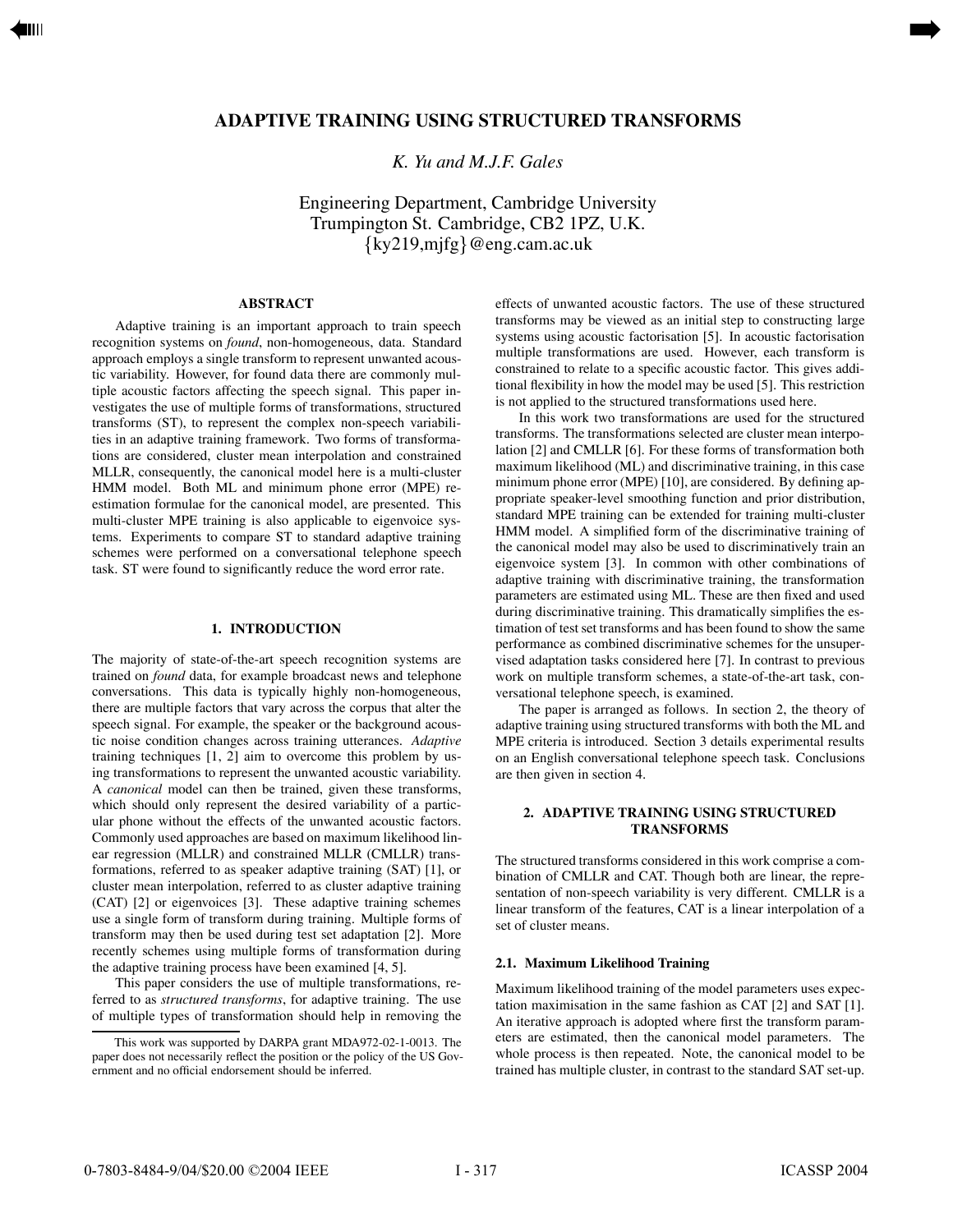The auxiliary function of the adaptive training with  $ST$  is<sup>1</sup>

$$
\mathcal{Q}(\mathcal{M}) = -\frac{1}{2} \sum_{m,t,s} \gamma_m(t) \left( \log |\mathbf{\Sigma}^{(m)}| - \log(|\mathbf{A}^{(s)}|^2) \right)
$$
  
+ 
$$
(\mathbf{o}^{(s)}(t) - \boldsymbol{\mu}^{(sm)})^T \mathbf{\Sigma}^{(m)-1} (\mathbf{o}^{(s)}(t) - \boldsymbol{\mu}^{(sm)}) \right)
$$
 (1)

where  $\gamma_m(t)$  is the posterior probability of component m generat- 2. ing the observation  $o(t)$  given the current model parameters  $M$ , the CMLLR feature transform gives

$$
\mathbf{o}^{(s)}(t) = \mathbf{A}^{(s)} \mathbf{o}(t) + \mathbf{b}^{(s)}
$$
 (2)

the CAT interpolation of the means gives

<span id="page-1-0"></span>[➡](#page-0-0)

$$
\boldsymbol{\mu}^{(sm)} = \mathbf{M}^{(m)} \boldsymbol{\lambda}^{(s)} \tag{3}
$$

where  $\lambda^{(s)}$  are the set of interpolation weights for speaker s and  $M^{(m)}$  consists of P cluster mean vectors.

$$
\mathbf{M}^{(m)} = \left[ \boldsymbol{\mu}_1^{(m)}, \cdots, \boldsymbol{\mu}_P^{(m)} \right] \tag{4}
$$

The model parameters may be split into two distinct parts. The first are the parameters of the canonical model<sup>2</sup>  $\{ {\bf M}^{(m)}, {\bf \Sigma}^{(m)} \}$ for each component  $m$ . Second are the parameters associated with the transform for speaker s,  ${A^{(s)}, b^{(s)}, \lambda^{(s)}}$ .

**Canonical model** estimation. This is a simple extension to the model-based CAT estimation approach [2]. In addition to considering the speaker specific interpolation weights, the features are transformed using the associated CMLLR transform. The sufficient statistics required to estimate the model parameters are

$$
\mathbf{G}^{(m)} = \sum_{s,t} \gamma_m(t) \hat{\mathbf{\lambda}}^{(s)} \hat{\mathbf{\lambda}}^{(s)T}
$$
 (5)

$$
\mathbf{K}^{(m)} = \sum_{s,t} \gamma_m(t) \hat{\boldsymbol{\lambda}}^{(s)} \mathbf{o}^{(s)}(t)^T
$$
 (6)

$$
\mathbf{L}^{(m)} = \sum_{s,t} \gamma_m(t) \mathbf{o}^{(s)}(t) \mathbf{o}^{(s)}(t)^T
$$
 (7)

Where the transformed features are determined by the speaker specific CMLLR transform in equation 2. For all the systems in this paper, diagonal covariance matrices are used. The ML-estimates of the model parameters are then given by

$$
\mathbf{M}^{(m)T} = \mathbf{G}^{(m)-1}\mathbf{K}^{(m)} \tag{8}
$$

$$
\Sigma^{(m)} = \text{diag}\left(\frac{\mathbf{L}^{(m)} - \mathbf{M}^{(m)}\mathbf{K}^{(m)}}{\sum_{s,t} \gamma_m(t)}\right) \tag{9}
$$

Note the ML-based eigenvoices formulae are a simplified form of this where the covariance matrices are not updated [8].

**Transform** estimation. This is a simple iterative process, where given the interpolation weights, the adapted mean,  $\mu^{(sm)}$  is used to estimate the CMLLR transform as described in [6]. Then the interpolation weights,  $\lambda^{(s)}$  are estimated using the transformed features  $o^{(s)}(t)$  as described in [2]. The initialisation of interpolation weights can be found in [2]. As the standard ML estimates of

these transforms are used in this paper, and are not involved in the discriminative training, they are not described in more detail.

with  $M$  will simply be the canonical model parameters. The parameters associated with the structured transforms are not considered in the next section. Thus the parameters associated

## **2.2. Discriminative Training**

[➡](#page-2-0)

For state-of-the-art speech recognition systems, discriminative training is becoming increasingly popular [9]. Various criteria are possible, for example MMI training, however minimum phone error (MPE) training [10] has been found to yield good performance. The criterion may be expressed as

$$
\mathcal{F}(\mathcal{M}) = \frac{\sum_{w} p(\mathbf{O}|\mathcal{M}_{w})^{\kappa} P(w) \text{RawAccuracy}(w)}{\sum_{w} p(\mathbf{O}|\mathcal{M}_{w})^{\kappa} P(w)} \qquad (10)
$$

where  $\text{RawAccuracy}(w)$  is a measure of the number of phones accurately transcribed,  $\mathcal{M}_w$  is the composite model for word sequence  $w$  and  $\kappa$  is an acoustic deweighting factor commonly used in discriminative training.

To optimise the MPE criterion, a *weak-sense* auxiliary function is used to derive close-form re-estimation formulae [10]. The weak sense auxiliary function for MPE can be expressed as

$$
\mathcal{Q}(\mathcal{M}) = \mathcal{Q}^n(\mathcal{M}) - \mathcal{Q}^d(\mathcal{M}) + \mathcal{G}(\mathcal{M}) + \log p(\mathcal{M}) \qquad (11)
$$

where  $Q^{n}(\mathcal{M})$  and  $Q^{d}(\mathcal{M})$  are standard auxiliary functions with a similar form to equation 1 for numerator and denominator respectively. The only difference is that the equivalent of the posterior for components,  $\gamma_m^n(t)$  in  $\mathcal{Q}^n(\mathcal{M})$  and  $\gamma_m^d(t)$  in  $\mathcal{Q}^d(\mathcal{M})$ , are calculated in a different way [10]. A smoothing function,  $G(\mathcal{M})$ is added to improve stability of the optimisation. This must satisfy the following equation to ensure that it is still a valid weak sense function

$$
\left. \frac{\partial}{\partial \mathcal{M}} \mathcal{G}(\mathcal{M}) \right|_{\hat{\mathcal{M}}} = 0 \tag{12}
$$

Finally, a prior,  $p(M)$ , may also be introduced, either based on the ML statistics, which is called I-smoothing [9], or on the maximum a posteriori (MAP) estimates, which is called MPE-MAP [11]. By definition, a log-prior is a weak-sense function of itself, so that equation 11 is a valid weak-sense auxiliary function.

In common with many implementations of discriminative adaptive training schemes, this work will only consider discriminatively training the model parameters given ML estimates of all transform parameters. This yields about the same performance as discriminatively training all the parameters, but is simpler and more consistent when dealing with unsupervised adaptation task [7]. The combination of CMLLR with discriminatively training the model parameters is simple as it is a transformation of the features. The rest of this section concentrates on the discriminative training of the CAT model parameters. It is worth noting that this also allows discriminative training of eigenvoices when a maximum likelihood eigenspace is used, as the schemes are the same other than the initialisation [2].

The smoothing auxiliary function  $\mathcal{G}(\mathcal{M})$  is different from the standard form given in [10] as it must yield the current CAT parameters as the ML estimate. One suitable smoothing function is

<sup>&</sup>lt;sup>1</sup>The dependence on the current model parameters  $\hat{\mathcal{M}}$  will be assumed in the following expressions.

 $2$ For this paper the estimation of the component priors and transition matrices are not considered. The formulae are identical to the standard CAT updates given in [2].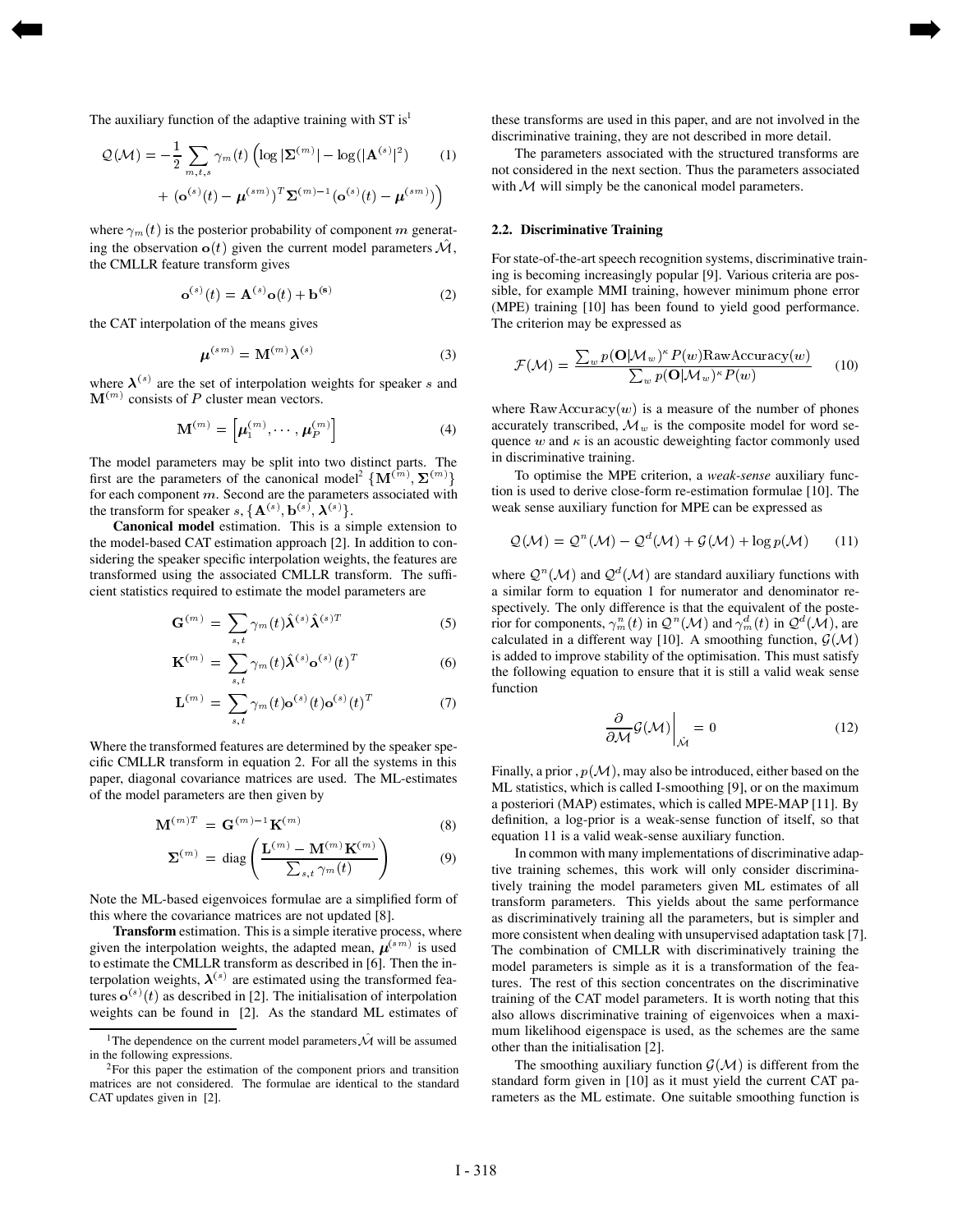given by $3$ 

<span id="page-2-0"></span>[➡](#page-1-0)

$$
\mathcal{G}(\mathcal{M}) = -\sum_{m,s} \frac{D_m \nu_m^{(s)}}{2} \left( \log |\Sigma^{(m)}| \right)
$$
\n
$$
+ \text{tr}((\hat{\Sigma}^{(m)} + \hat{\mu}^{(sm)} \hat{\mu}^{(sm)T}) \Sigma^{(m)-1})
$$
\n
$$
+ \hat{\lambda}^{(s)T} \mathbf{M}^{(m)T} \Sigma^{(m)-1} (\mathbf{M}^{(m)} \hat{\lambda}^{(s)} - 2 \hat{\mu}^{(sm)}) \right)
$$
\n(13)

where  $\hat{\boldsymbol{\mu}}^{(sm)} = \mathbf{M}^{(m)} \boldsymbol{\lambda}^{(m)}$ ,  $\boldsymbol{\Sigma}^{(m)}$  are current parameters and "tr()" is trace of matrix. The constant  $D_m$  is a positive smoothing constant for component  $m$  to ensure convergence. This expression satisfies the smoothing constraint of equation 12, for all values of  $\nu_m^{(s)}$ . However it is sensible to use this value to reflect the proportions of data for that particular components of a speaker, so in this work

$$
\nu_m^{(s)} = \frac{\sum_t \gamma_m^n(t)}{\sum_{s,t} \gamma_m^n(t)}\tag{14}
$$

where the summation in the numerator only involves data associated with speaker s.

For MPE training it is essential to perform some additional smoothing to improve the generalisation of the resultant model. This is normally achieved by incorporating a prior into the estimation scheme. For this work the prior distribution,  $p(\mathcal{M})$  will be based on the ML estimates of the the cluster means,  $\mathbf{M}^{(m)}$ , and covariance matrix,  $\Sigma^{(m)}$ . This is an I-smoothing version of discriminative CAT training. By taking the Normal-Wishart distribution [12] as the prior for model parameters  $\{M^{(m)}, \Sigma^{(m)}\}$  at speaker level and assuming appropriate Normal-Wishart parameters, the log prior for model parameters may be written as a weighted sum of speaker-level priors:

$$
\log p(\mathcal{M}) = K - \frac{\tau^1}{2} \sum_{s,m} \tilde{\nu}_m^{(s)} \left( \log |\mathbf{\Sigma}^{(m)}| + \text{tr}(\tilde{\mathbf{\Sigma}}^{(m)} \mathbf{\Sigma}^{(m)} ) + \right.
$$
  

$$
(\mathbf{M}^{(m)} \hat{\boldsymbol{\lambda}}^{(s)} - \tilde{\mathbf{M}}^{(m)} \hat{\boldsymbol{\lambda}}^{(s)})^T \mathbf{\Sigma}^{(m)-1} (\mathbf{M}^{(m)} \hat{\boldsymbol{\lambda}}^{(s)} - \tilde{\mathbf{M}}^{(m)} \hat{\boldsymbol{\lambda}}^{(s)}) \right)
$$
The perfo

where  $\tau^I$  is the specified parameter of the Normal-Wishart distribution.  $\tilde{\nu}_m^{(s)}$  is a slightly modified version of equation 14, instead of using the MPE numerator values  $\gamma_m^n(t)$ , the standard ML parameters,  $\gamma_m(t)$ , are used. K is the appropriate normalisation term. The ML-estimates<sup>4</sup> are derived from the ML statistics,  $\tilde{G}^{(m)}$ ,  ${\bf K}^{(m)}$  and  ${\bf L}^{(m)}$ . However in contrast to equations 5 to 7, the statistics are all normalised by  $\sum_{s,t} \gamma_m(t)$  to yield "unit" counts.

Differentiating the whole auxiliary function with respect to the canonical model parameters and setting it to zero leads to model parameters re-estimation formulae. These updates may be expressed in terms of modified sufficient statistics.

$$
\mathbf{G}^{(m)} = \sum_{s,t} \gamma_m^{mpe}(t) \hat{\mathbf{\lambda}}^{(s)} \hat{\mathbf{\lambda}}^{(s)T} + D_m \mathbf{G}_D^{(m)} + \tau^I \tilde{\mathbf{G}}^{(m)}
$$

$$
\mathbf{K}^{(m)} = \sum_{s,t} \gamma_m^{mpe}(t) \hat{\mathbf{\lambda}}^{(s)} \mathbf{o}^{(s)}(t)^T + D_m \mathbf{K}_D^{(m)} + \tau^I \tilde{\mathbf{K}}^{(m)}
$$

$$
\mathbf{L}^{(m)} = \sum_{s,t} \gamma_m^{mpe}(t) \mathbf{o}^{(s)}(t) \mathbf{o}^{(s)}(t)^T + D_m \mathbf{L}_D^{(m)} + \tau^I \tilde{\mathbf{L}}^{(m)}
$$

where  $\gamma_m^{mpe}(t) = \gamma_m^n(t) - \gamma_m^d(t)$ , and

[➡](#page-3-0)

$$
\mathbf{G}_{D}^{(m)} = \sum_{s} \nu_{m}^{(s)} \hat{\boldsymbol{\lambda}}^{(s)} \hat{\boldsymbol{\lambda}}^{(s)T}
$$
 (15)

$$
\mathbf{K}_{D}^{(m)} = \mathbf{G}_{D}^{(m)} \hat{\mathbf{M}}^{(m)T}
$$
 (16)

$$
\mathbf{L}_{D}^{(m)} = \hat{\mathbf{\Sigma}}^{(m)} + \hat{\mathbf{M}}^{(m)} \mathbf{G}_{D}^{(m)} \hat{\mathbf{M}}^{(m)T} \quad (17)
$$

The canonical model parameters are then given by

$$
\mathbf{M}^{(m)T} = \mathbf{G}^{(m)}{}^{\mathbf{1}} \mathbf{K}^{(m)} \tag{18}
$$

$$
\mathbf{\Sigma}^{(m)} = \text{diag}\left(\frac{\mathbf{L}^{(m)} - \mathbf{M}^{(m)}\mathbf{K}^{(m)}}{\sum_{s,t} \gamma_m^{mpe}(t) + D_m + \tau^I}\right) \qquad (19)
$$

In common with standard I-smoothed MPE training, there are two constants that must be specified. The first is  $D_m$ . In this paper it is set to be  $E\gamma_m^{den}$ , where E is a constant [10]. The second constant is  $\tau^I$  which determines the smoothing with the ML estimates of the model parameters.

The MPE criterion has been investigated for traditional adaptive training[7]. In this paper, we investigated a simplified discriminative adaptive training with structured transforms. First, multicluster canonical model and structured transforms are estimated using ML criterion as described in section 2.1. Then both CAT weights and CMLLR transforms are fixed and only the canonical model is updated with the MPE criterion. This update employs the formulae above. The component posterior probability for numerator, denominator and ML estimates are obtained by using the adapted model and the accumulation of sufficient statistics uses the transformed feature vectors.

#### **3. RESULTS**

 The performance of structured adaptive training was evaluated on a state-of-the-art large vocabulary speech recognition system, conversational telephone speech (Switchboard). The training corpus consisted of 5446 speakers (2747 female, 2699 male), giving a total of about 295 hours of data. This is referred to as the h5train03 training data. The test corpus was a subset, half, of the dev01 test data consisting of 59 speakers (30 female, 29 male), about 3 hours. This is the dev01sub test data. All systems had 16 Gaussians per state, and use PLP front-end with C0 and first, second derivatives, HLDA and VTLN were also applied. The use of VTLN decreased the possible gains that could be obtained using adaptive training, but gave a more realistic baseline. A tri-gram language model was used in decoding.

For each form of system both MLE and MPE training were used. The simplified form of adaptive training with MPE was used where the structured transforms were estimated using MLE and only the canonical model parameters estimated using MPE. The hypothesis for adaptation for all the adaptively trained systems was taken from the associated MPE or MLE gender independent (GI) system. For the gender dependent (GD) systems, the test set per-side "gender" was assumed to be known, i.e., no gender classification error. During training and test adaptation, a global interpolation weight was estimated and separate speech and silence transforms were used for CMLLR. Two multiple cluster systems were built, both used two clusters. The first was a standard CAT system. The second used structured transforms (STs), mean interpolation and CMLLR, for adaptive training. These systems were

 $3$ The interpolation weights are not updated so are simply indicated as using the current parameters throughout.

<sup>&</sup>lt;sup>4</sup>Note for MPE training these statistics differ from the numerator statistics. For MMI estimation they would be the same and I-smoothing can be implemented using count scaling [10].